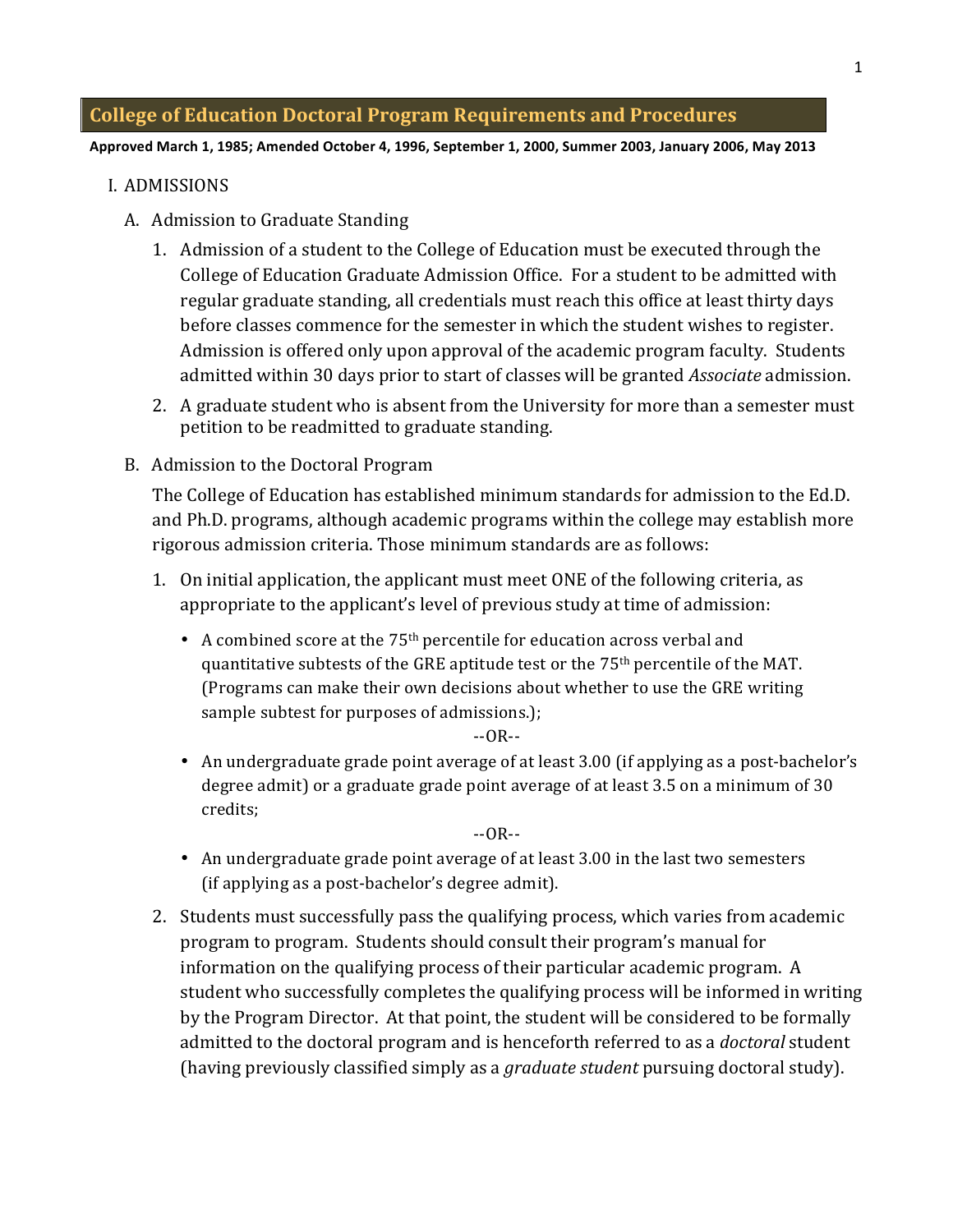C. Admission to Candidacy

In order to be admitted formally to candidacy for the doctorate, the student must submit an application, a proposed program of study, and a proposal for the dissertation (see Section IV) to the Dean of Education for approval. Included in the application is verification of meeting the concentrated learning requirement. The form of the application is prescribed in an instruction sheet available from the Program Coordinator's Office.

- D. A doctoral student who wishes to transfer from one academic program to another within the College of Education must:
	- 1. Petition to transfer into the new program, and
	- 2. Meet the eligibility requirements for that new program.
	- 3. Be accepted into the new academic program.

## II. ADVISEMENT, REGISTRATION, AND REGULATIONS

- A. Advisement
	- 1. The director of the academic program through which the student is admitted to graduate standing appoints a member of the faculty in the student's major field to advise the student on the program and support that student's registration for courses.
	- 2. The director of the academic program that accepts a student for doctoral study establishes a file for the official credentials, records, and correspondence which relate to that student. This student file is a program file.
	- 3. The value placed on prior professional experience and course work of each doctoral student is determined by the faculty of the program in which the student is enrolled.
	- 4. The program of study for each doctoral student is developed by the student in consultation with his or her faculty adviser, in keeping with the curricular decisions of the faculty of that academic program.
- B. Registration
	- 1. A student that is registered full-time may take no more than 15 credit hours concurrently. A student holding a TA, RA, or GA appointment entailing 20 hours of effort per week (labeled as a *half-time appointment*) is limited to taking 10 concurrent credit hours. Students holding an appointment entailing less than 20 hours of effort per week are not so limited, although –like graduate students who are employed elsewhere and can give only part of their time to graduate work—they should restrict their academic loads accordingly.
	- 2. Students are expected to register-before the first day of classes. After the first day of classes, late registration or registration changes are permitted only by petition to the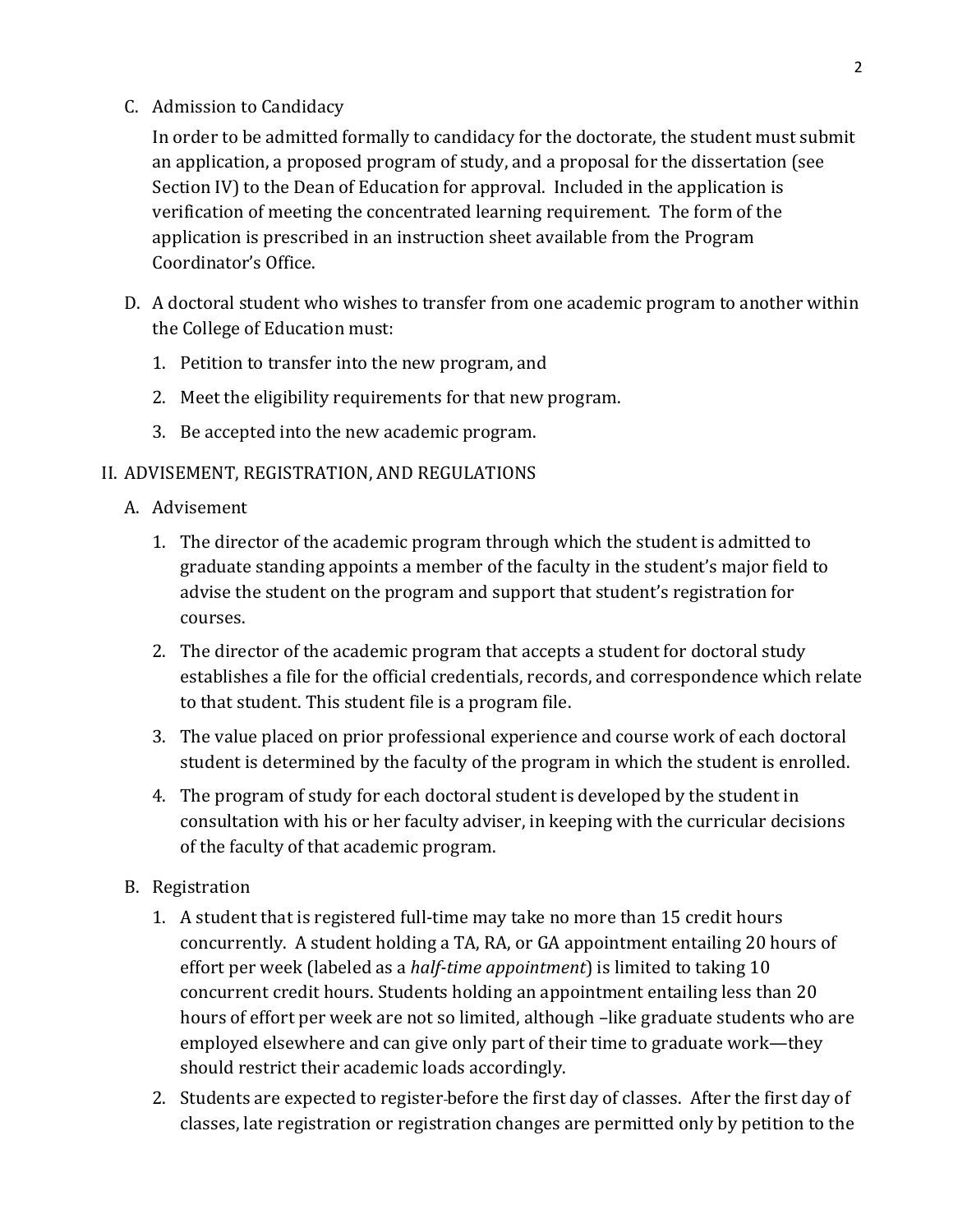Registrar and a late fee is charged. Generally, registration is refused after the 15th day (8th day in summer).

- 3. All students using Lehigh University resources MUST be registered. A student must be registered in the semester in which the degree is conferred.
- 4. If a student *wishing to be certified as a full-time student* (see next section) reaches the "minimum degree registration" requirement for his or her program of study prior to formal admission to doctoral candidacy, that student must maintain continued registration of at least three (3) credits per semester in fall and spring until the committee has approved the dissertation proposal and he or she is admitted to doctoral candidacy. If the student has completed all required coursework, he or she traditionally registers for 3 credits of dissertation.

This "minimum degree registration" requirement differs, according to the student's academic level prior to initial admission to the doctoral program: For students admitted to the doctoral program after completing their bachelor's degree, the minimum is 72 credits. For students admitted after completing their master's degree, it is 48 credits.

- 5. After admission to doctoral candidacy, regardless of whether a student wishes fulltime student status, that student MUST maintain candidacy by registering at least two times each calendar year (in both fall and spring semesters or in either fall or spring semester plus one summer session). After completion of the minimal registration requirement plus any additional requirements of the student's department or program, students may register for one credit hour of 'Maintenance of Candidacy'  $(MOC)$ .
- C. Full-time Student Status
	- 1. Certification as a full-time student is based on where a student is in his or her program of study. Full-time status has important legal implications, including affecting visas, loan repayment schedules and the university's IRS status.
	- 2. Students who require certification as full-time students must complete the appropriate form at the start of EVERY fall and spring semester.
	- 3. In order to qualify for full-time student status, a student normally must be registered for at least nine (9) credits in a semester. As noted on the full-time student status certification form, however, there are specific circumstances under which a student carrying fewer credits may be certified as full-time.
- D. Time Limits *(Time-to-degree Clock)* 
	- 1. A student's time-to-degree clock begins with the *first* course to be counted toward that degree.
	- 2. All work beyond the baccalaureate to be counted toward the doctorate must be completed within a ten-year period after commencing graduate study.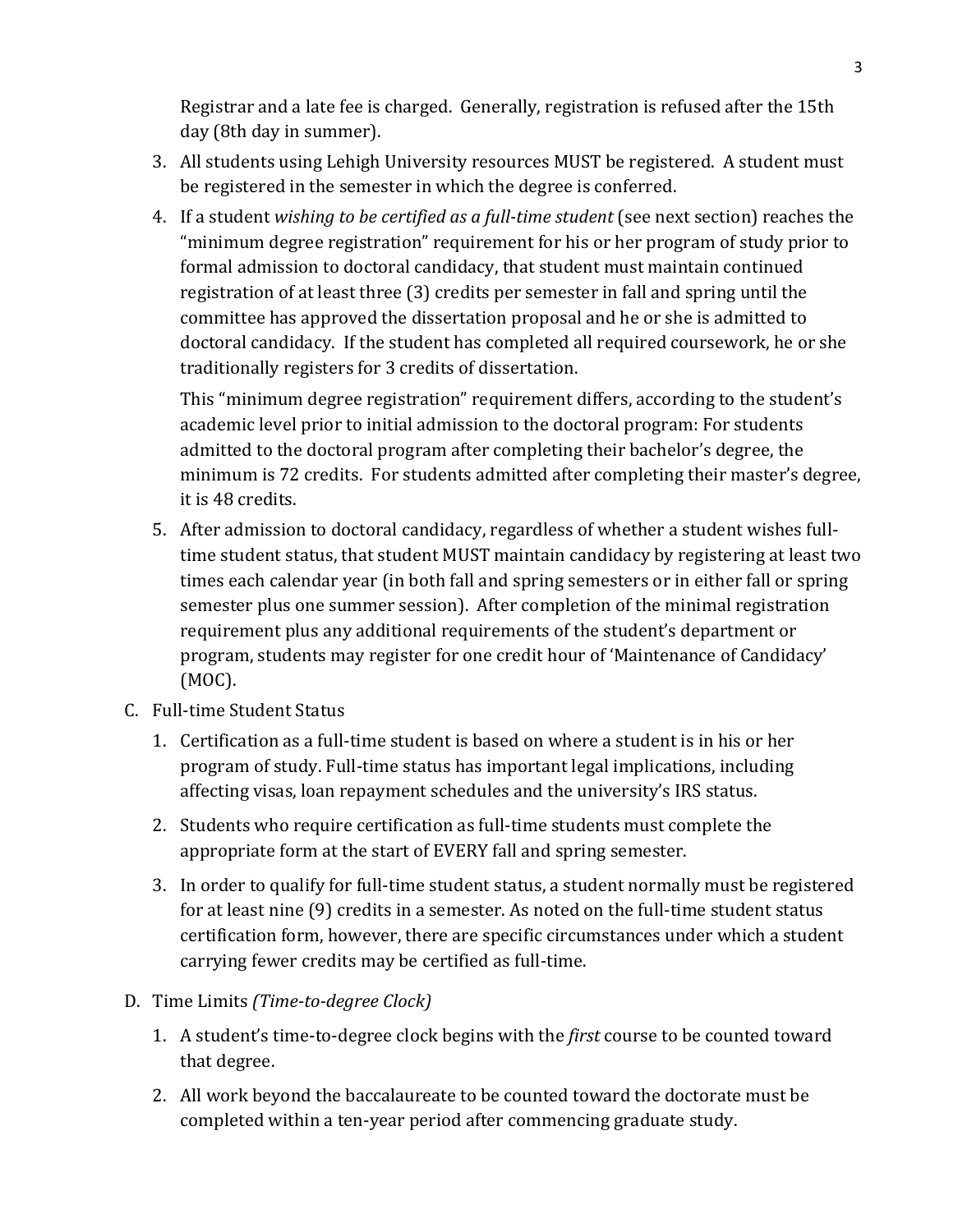- 3. If the student interrupts his/her studies after completing the Master's degree, he or she has seven years to complete the doctorate.
- 4. Extension of the time limit is granted only for good cause, such as serious health or personal issues or military service. Approval of such an extension is through the petition process and will only be granted in cases where there is support from the doctoral adviser, program director, department chair and associate dean. This petition MUST include:  $(1)$  a clear rationale for why the student has been unable to complete the degree within the allotted time;  $(2)$  a detailed description of the student's new timeline for degree completion, including all key doctoral milestones; and (3) a statement of support from the doctoral adviser, endorsing the fact that the new timeline is reasonable *and* confirming the adviser is confident the student can finish within that timeline.
- 5. A student who encounters challenges to completing his or her doctoral degree that are outside his/her control --such as job changes, health or personal issues and the like-- may petition for *up to a total of two years* of leave of absence. If granted, such leaves automatically extend the student's time-to-completion clock by the amount of the granted leave and a student already admitted to candidacy is not required to register for maintenance of candidacy while on leave.

Whenever possible, students should apply for such leaves *prior* to taking time away from doctoral study, although in unusual circumstances, a student may apply for such a leave retroactively. Students on leaves of absence are NOT ALLOWED to register or to work with faculty on doctoral work or completion of required doctoral tasks.

- E. Concentrated Learning
	- 1. Each Ph.D. or Ed.D. candidate must satisfy Lehigh's concentrated learning requirement. This requirement is intended to ensure that doctoral students spend a period of concentrated study and intellectual association with other scholars. To fulfill this requirement, the student must complete either two semesters of full-time Lehigh graduate study or 18 credit hours of Lehigh graduate study, either on or off campus, within a fifteen-month period.
	- 2. Individual doctoral programs in the college may have specific concentrated learning requirements that exceed these minimums. For this reason, each student should confirm the specific requirements of the doctoral program in which he or she is enrolled.
- F. Withdrawals and Incompletes
	- 1. Course withdrawals with a grade of W are permitted only during the first nine weeks of classes during the regular academic year. During a summer session, such withdrawals must occur before half of the session has elapsed. After these points,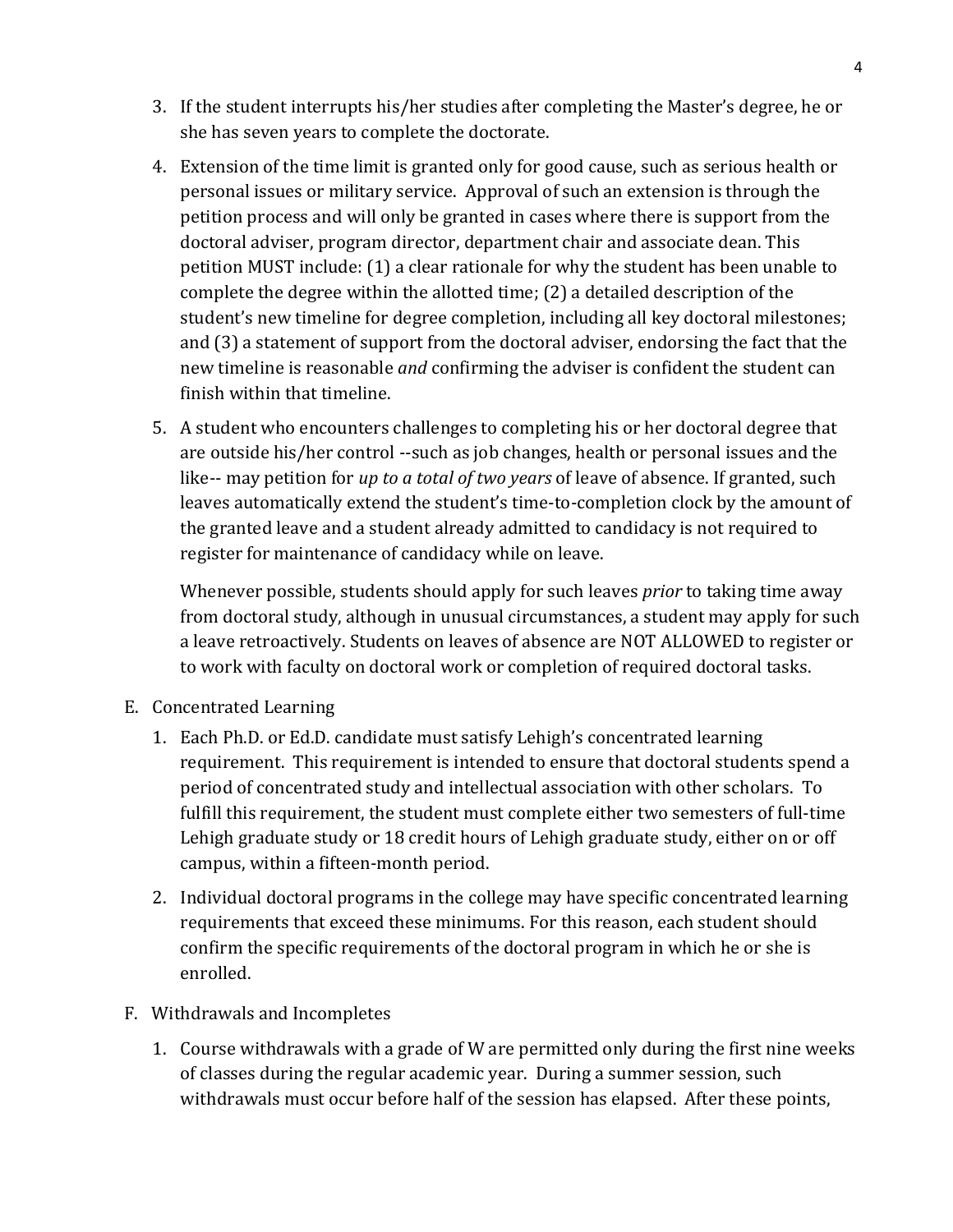instructors may assign a mark of either WP or WF, depending on the performance of the student in the course to that point.

- 2. If the student withdraws from all courses, the withdrawal must be processed through the College of Education Graduate Admission Office to the Registrar.
- 3. Graduate students have one calendar year to remove an incomplete unless an earlier deadline is specified by the instructor. Incomplete final marks that are not removed within one year, either devolve to the parenthetical mark originally submitted by the instructor or to an F if no such parenthetical mark was submitted. One exception to this timeline is removal of incompletes in courses designated as research courses. Such courses maintain the N mark until such time as the instructor submits a *Change*  $of$ *Final Mark* form.
- G. Academic Performance Expectations and Policies
	- 1. Doctoral students are governed by university, college and academic program policies related to academic performance. College policies may be more stringent than university policies and academic program policies may be more stringent than college policies.
	- 2. Applicable college policies related to student academic performance are described in the *Education and Human Services Department Handbook* and include:
		- College Policy on Adequate Academic Progress
		- College Academic Integrity Policy
		- Academic Scholarship Requirements for College of Education Programs
	- 3. In addition, students should review the program manual for their academic programs to identify any relevant program policies related to program expectations and requirements for student academic performance.

## III. GENERAL EXAMINATION

- A. The general examination (comprehensive examination) for the doctorate is designated to test both the student's capacity and proficiency in his/her major and minor fields of study. The examination is not necessarily confined to the content of courses that have been taken at Lehigh University or elsewhere.
- B. This examination is administered near the completion of formal coursework. It must be passed *no, less than, seven, months,prior, to the date of graduation* and upon completion of at least 30 semester hours of post-master's work. The student may be scheduled for the examination with the consent of the major adviser and program director.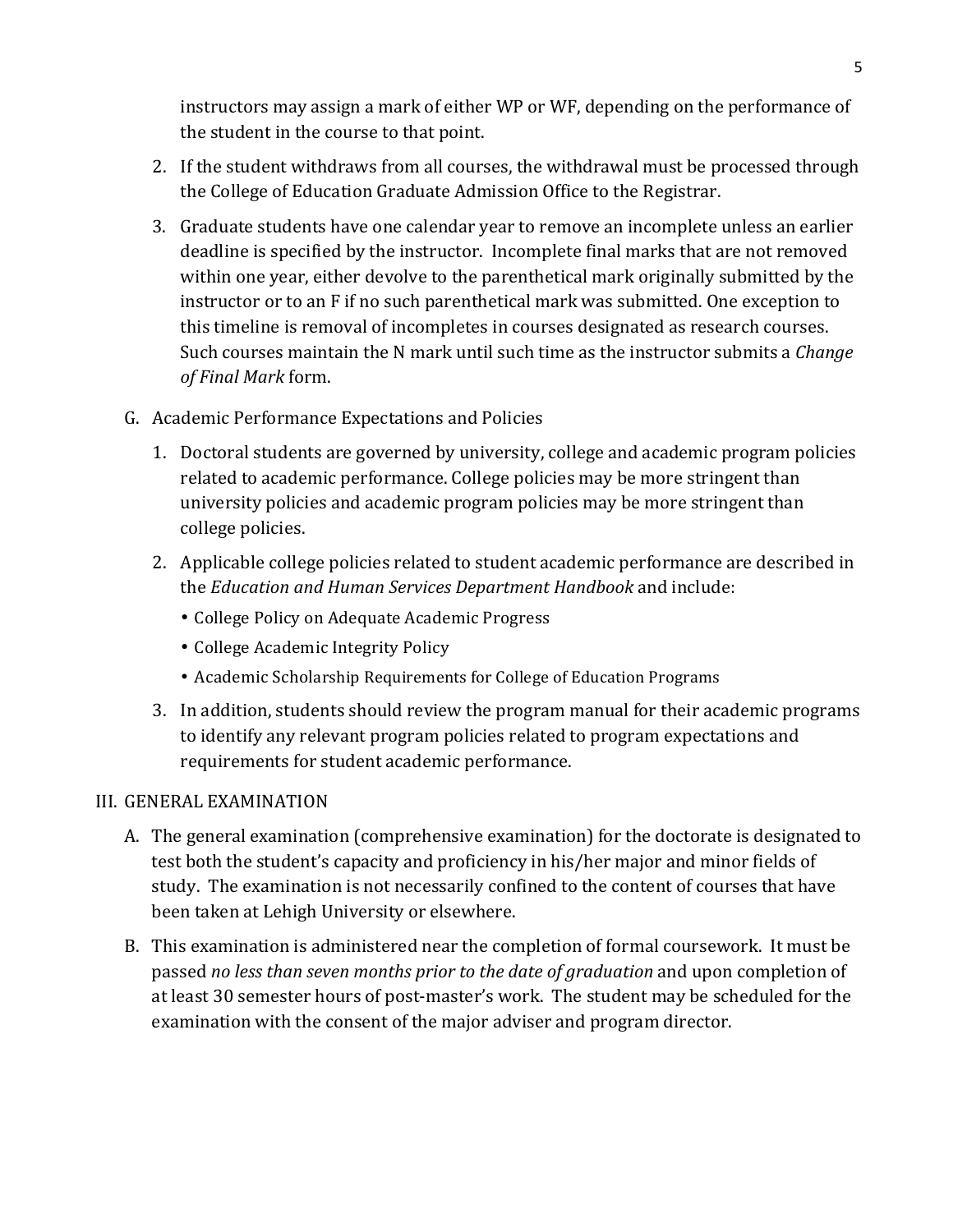- C. Academic programs employ varying approaches to the general examination and may have different requirements. The program faculty define the format and evaluation process of the examination, which may include such components as sit-down essays, take-home examinations, portfolio presentation, formal presentation, oral presentation and/or follow-up oral examination.
- D. Should a candidate fail any part of the general examination, he/she may be permitted by petition to the program faculty to undertake a second examination *not earlier than five months after the first examination.* If the results of the second examination are also unsatisfactory, no additional examination is scheduled and the student may no longer pursue the doctoral degree.
- E. The program director notifies the student of the outcome of the general examination. In the case of a second failure, the program director also notifies the Chairperson of the Department and the Dean of Education of this fact.

## IV. DISSERTATION!PROPOSAL

- A. Soon after the course work begins, and no later than mid-way through the program of study, the student and his/her adviser should begin consultations on a proposal for the student's research. The sooner these consultations begin the better, since the remainder of the student's coursework should be designed in part to prepare him/her to carry out the proposed research. It is the student's responsibility to become sufficiently immersed in his/her field so as to be able to propose research that is both timely and significant. The faculty member who plans to chair the student's dissertation committee files an *Intent to Form a Dissertation Committee form through the college admissions* coordinator. This form is signed by the Department Chairperson.
- B. Students are required to pass their general examination prior to formally proposing their dissertation. However, it is recognized that exceptional circumstances occasionally arise in which students may propose their dissertation prior to passing their general examination. Students need to submit an internal petition through their dissertation chair and the program director to the department chair for variance to this requirement.
- C. It is the student's responsibility to propose research that is of interest to, and can be directed by, the faculty of the program.
- D. When the proposal is sufficiently advanced to be examined by a special committee, the adviser, through the Department Chair, appoints a special committee to examine the proposal and, if that proposal is found acceptable, to act as the student's dissertation committee while the candidate conducts the study. It is the student's responsibility, with the assistance of the adviser, to present his/her proposal to, and acquire the commitment of, prospective committee members.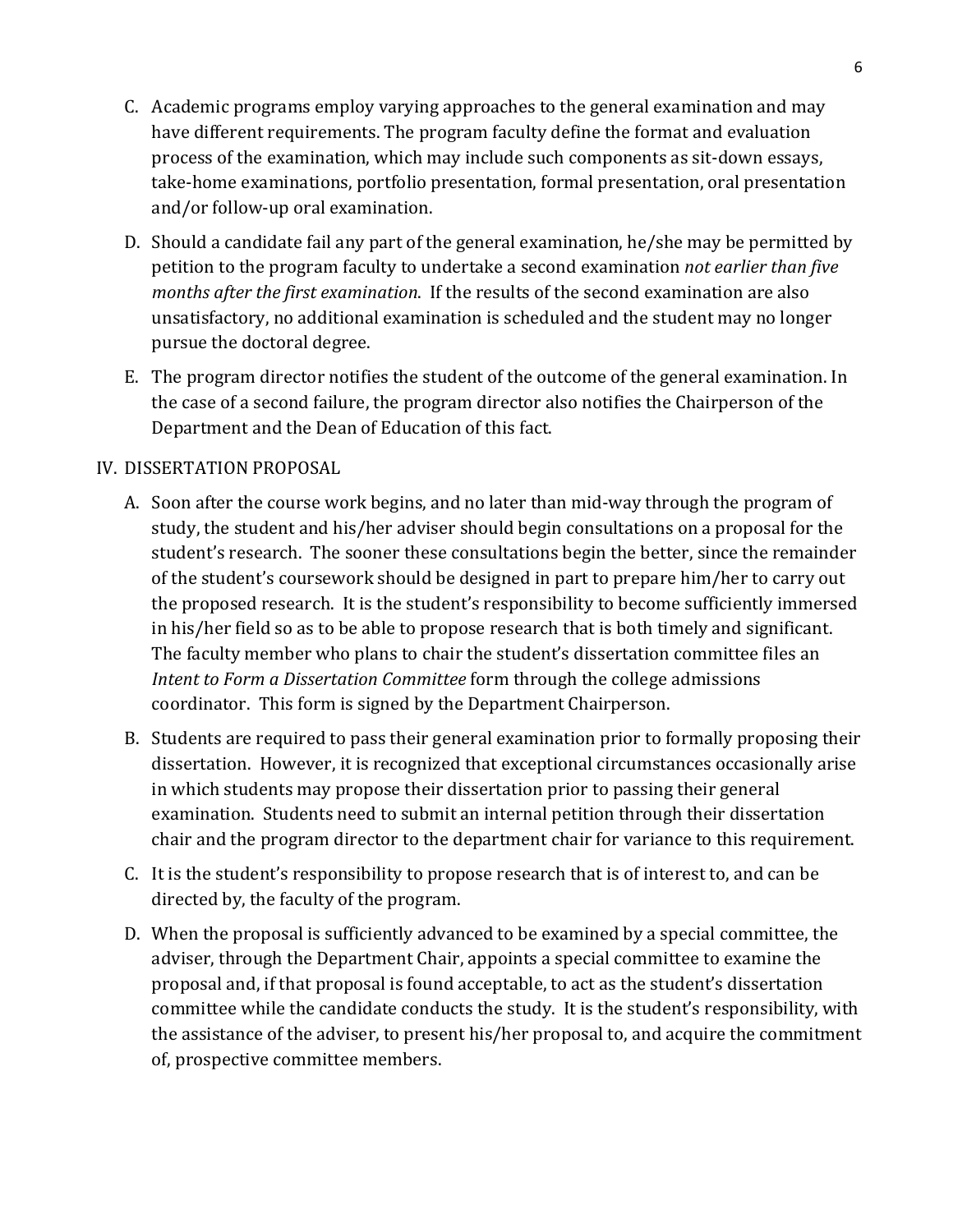- E. The following rules govern membership on this committee:
	- 1. The minimum number of committee members is four and all members must hold a doctoral degree.
	- 2. Of these, three, including the committee chair, are to be VOTING Lehigh faculty members. With the written approval of the dean of the college, one of the three aforementioned faculty members may be drawn from categories that include departmentally approved adjuncts, professors of practice, university lecturers, and courtesy faculty appointees.
	- 3. The fourth required member must be from outside the student's department (or outside the student's program if there is only one department in the college).
	- 4. Committees may include additional members who possess the requisite expertise and experience.
	- 5. Committee membership must be approved by the University's Graduate and Research Committee; such approval may be delegated to the colleges.
	- 6. No member of the faculty may serve as a chairperson of a special committee unless:
		- The faculty member has served as a special committee member for at least one successfully completed dissertation in Lehigh's College of Education; and
		- The faculty member has an earned doctorate and holds a full-time regular faculty appointment at the rank of assistant professor or above in the Department of Education and Human Services; and
		- His/her training, expertise and/or prior research experience, including his/her own doctoral dissertation, is in alignment with the dissertation proposal of the student, and
		- He/she is already chairing fewer than four doctoral special committees that are active at that time.
	- 7. November of the faculty may serve as a member of a special committee unless:
		- The research proposal being investigated by the student is in alignment with the training, interest, and expertise of at least one faculty person other than the chairperson; and
		- He/she has an earned doctorate and holds a faculty appointment (adjunct or nonadjunct) in the College of Education. Special committee membership may be granted to persons outside the College of Education or the University where the research proposal being investigated by the student is in alignment with the training, interest or expertise of the proposed member. Approval for all such memberships must be obtained by the program coordinator submitting in writing the proposed member's credentials to the Department Chair for transmittal to the Dean of Education for approval.
- F. When the special committee approves the proposal, the soon-to-be-candidate then prepares it for submission to the Dean of Education. The proposal is submitted to the Dean as part of the student's application for candidacy for the doctoral degree (See I-C above).
- G. The candidate may proceed with the dissertation after having been informed by the Dean of Education that candidacy for the doctoral degree is approved. Although the special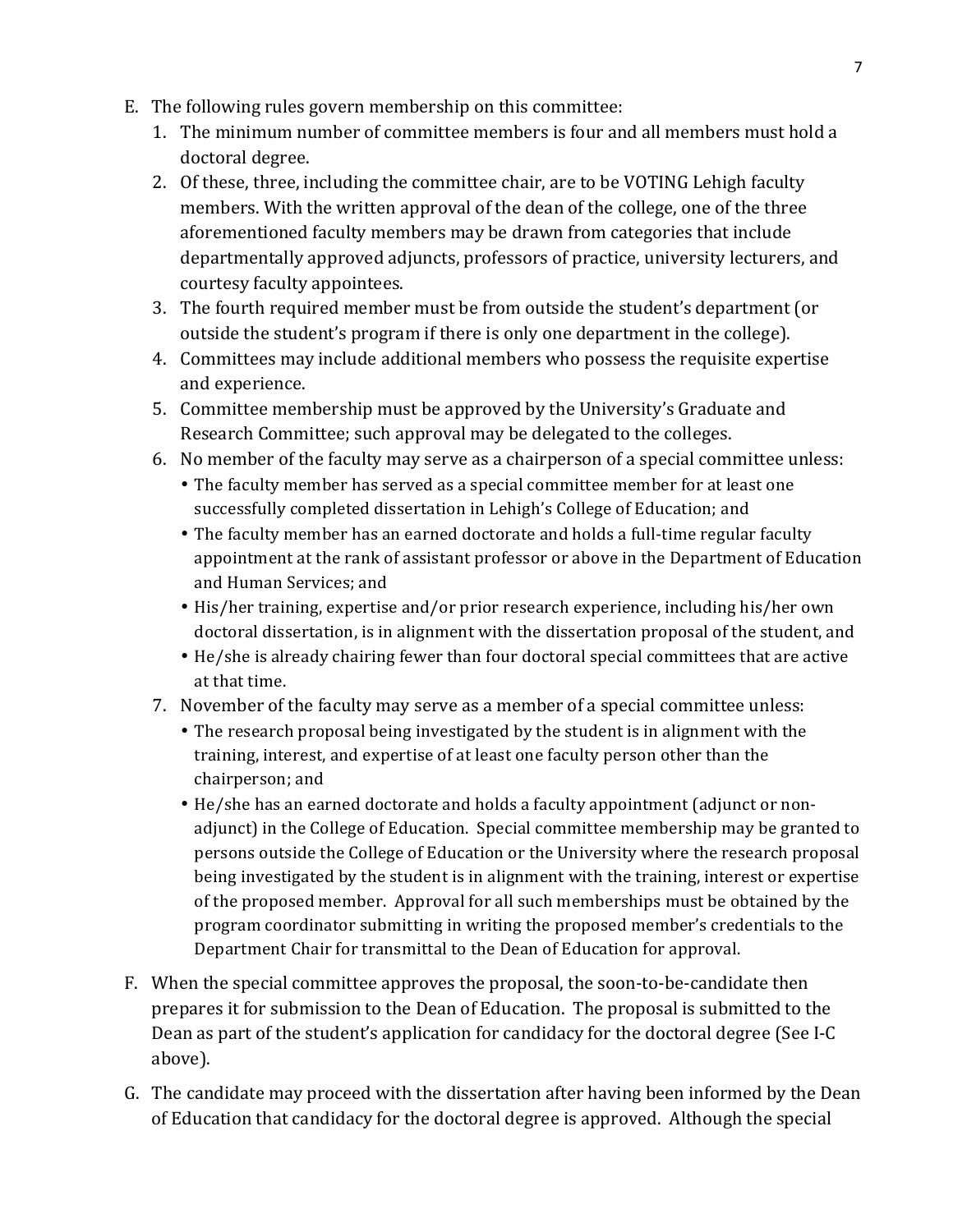committee reserves the right to examine the candidate's progress at any time, it is the candidate's responsibility to monitor his/her own progress and to seek advice from any or all of the special committee when necessary.

## V. THE DISSERTATION

The dissertation requirement for the doctorate shall be satisfied by the doctoral candidate through completion of one of two types of dissertations:

A. A Traditional Dissertation (Ph.D. or Ed.D.)

This requirement is the traditional research dissertation prevailing in other disciplines.

- B. An Analytic Dissertation (Ed.D.)
	- 1. The analytic dissertation is a critical examination of a substantive problem of educational practice. A problem of practice may be concerned with educational processes, outcomes, policies, and/or procedures but not necessarily limited to the above. The purpose of the analytic dissertation, other than satisfying a doctoral dissertation requirement, is to provide a document that might be useful to other educational practitioners faced with the same or similar problems.
	- 2. The analytic dissertation shall define a problem of educational practice, analyze the problem from a theoretical base, and draw a set of analytic specific recommendations for action. The particular kind of inquiry suggested here might be called a decisionoriented inquiry. The process is one of identifying and collecting relevant information for decision-making. The analytic dissertation is not designed to support or refute particular theoretical positions, as would be the case in traditional dissertation research, but rather to contribute recommendations for action.
	- 3. Unlike the traditional research investigation that delimits the research analysis to a level we might call *variable-specific*, and in many cases also *discipline-specific*, the analytic dissertation mode of inquiry is *problem-specific*. Thus, the analytical dissertation employs an eclectic approach that seeks to bring relevant theories and paradigms from related disciplines to bear upon the problem.
	- 4. Methods of analysis appropriate for the analytic mode of inquiry include, but are not limited to, policy analysis, evaluation research, operations research, or other actionoriented research methodologies.

## VI. DISSERTATION AND ORAL EXAMINATION

A. When the dissertation is completed in draft form and approved by and signed by each member of the special committee as being ready for examination, it is submitted to the Dean of Education. The draft should be completed to such an extent that any revisions suggested by the examination be *editorial* in nature and not constitute any *substantial* changes. It is the responsibility of the special committee to withhold approval of the draft until these conditions are met.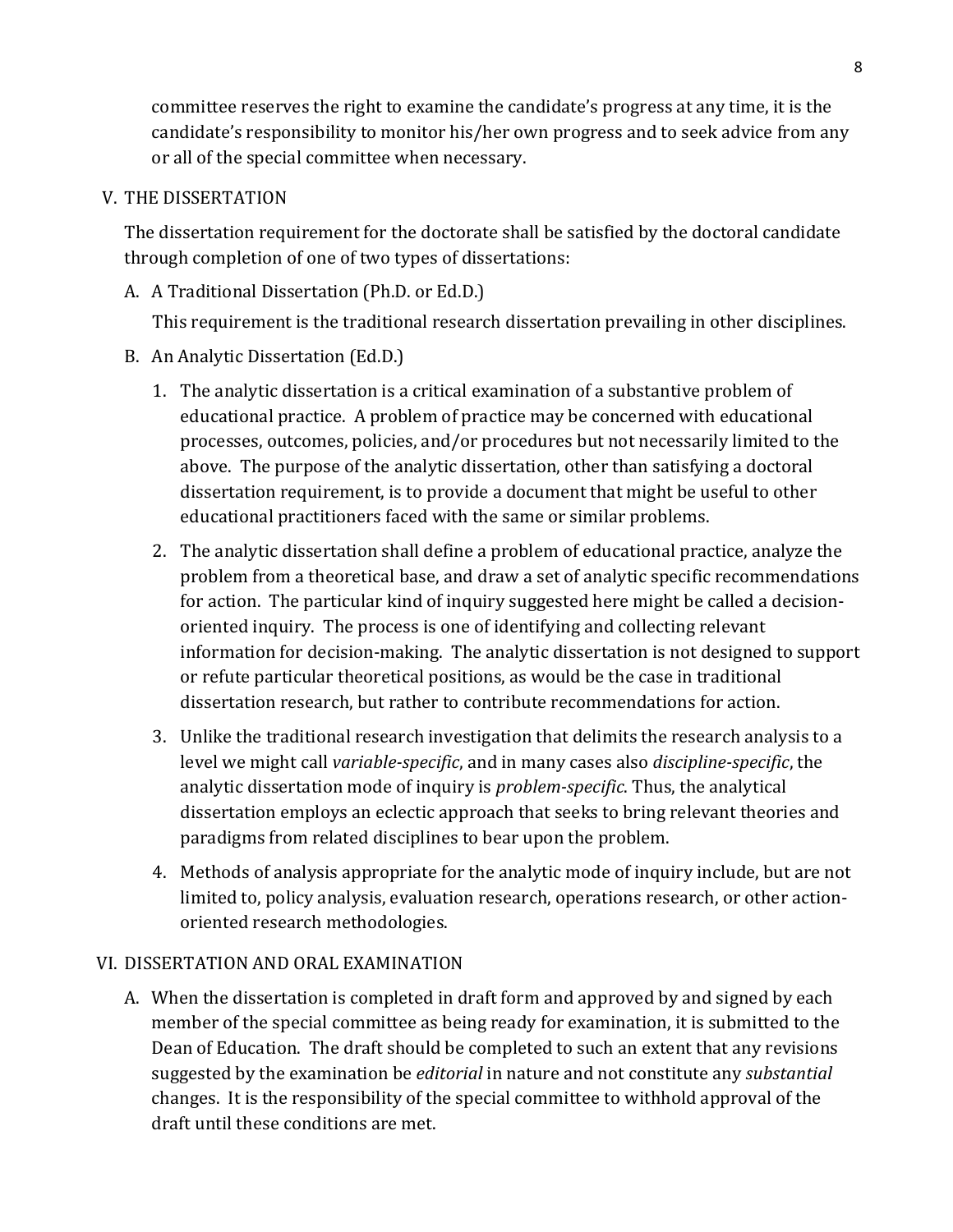- B. After the dissertation draft is approved by the Dean of Education, the Department Chair and the Dean approve the convening of the special committee to conduct the oral examination. That examination is public.
- C. The Chair of the student's special committee is responsible for scheduling the oral examination and must notify the Dean of Education and the faculty of the Education and Human Services Department *at least five working days* prior to the examination. It is the student's responsibility to provide copies of the draft dissertation to examiners and extra copies of the abstract to the program faculty at the time of this announcement. It is the dissertation chairperson's responsibility to withhold scheduling until these documents are made available. In addition, no oral examinations may be scheduled between University Day (May commencement) and the first day of classes in the fall semester. Students wishing to defend during this period can petition their committee for approval. Successful petitions require the agreement of ALL members of the dissertation committee.
- D. The chairperson of the special committee is responsible for coordinating the examination procedures with both the candidate and the examining committee. These procedures may be tailored to suit those involved but must be agreed upon prior to the examination.
- E. The oral examination is primarily the candidate's defense of the work done in connection with the dissertation, as opposed to the writing of the dissertation. It is the responsibility of the special committee to withhold approval of the dissertation draft until it is in such form that the examination can be conducted in this spirit.
- F. The members of the examining committee vote either *Pass* or *Fail* on the oral defense of the written document. They may NOT vote *Abstain* (since they agreed to serve as an examiner) or *Recess* (since the dissertation defense may not be recessed without taking a vote).
- G. At the time of the oral examination, the members of the special committee also provide final approval to the written dissertation. The only two options for this approval are *Approve,– no,revisions,needed* and!*Approve,– revisions,needed*.
- H. A report of the decision on the oral examination is made on a special form provided by the Program Coordinator's office and sent to the Dean of Education.
- I. In the event the candidate does not pass the oral examination, he/she may be granted a second opportunity on the following conditions:
	- 1. Approval is obtained through internal petition to the Department Chairperson and the Dean of the College of Education, and
	- 2. The initial examining committee conducts the second examination, and
	- 3. Rules governing the first oral examination are applied to the second attempt.
- J. In the event that a candidate does not pass this second oral examination, he/she may no longer pursue the doctoral degree. The candidate may be eligible to take a master's degree instead by completing requirements for that degree.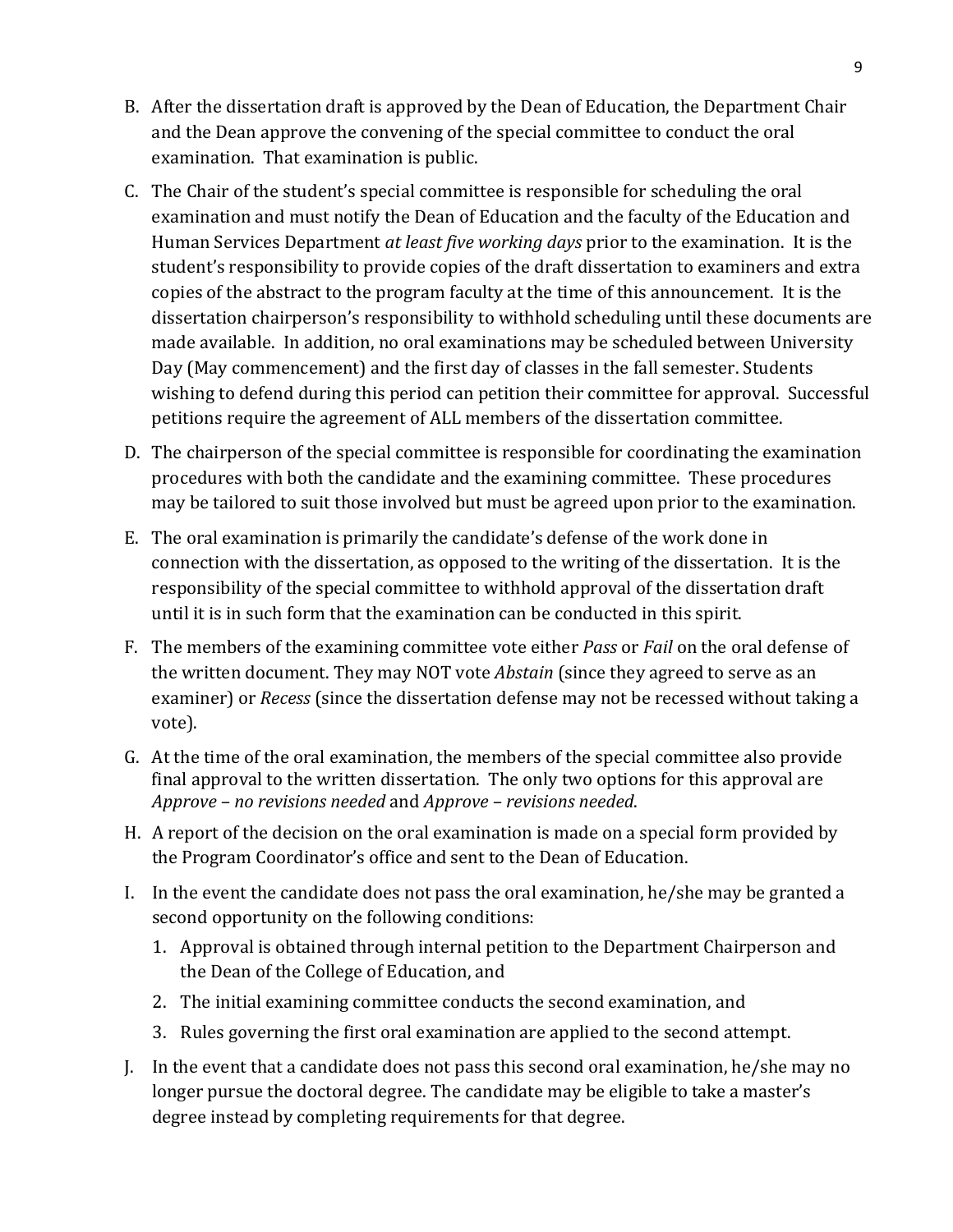K. No later than the date published in the University catalog, a finished copies copy of the dissertation must be deposited with the College Admissions Coordinator (acting for the Dean of Education), in accordance with instructions for the preparation and submission of!such!documents!(see!the!*Doctoral,Dissertations,and,Master's,Theses, Preparation/Submission Guidelines* in the EHS departmental handbook).

## VII. PETITIONS

Students have the right to petition through the program director, Chairperson, and the Dean of Education via the Registrar to the Committee on the Standing of Graduate Students (SOGS). Unsuccessful petitions to SOGS may be appealed to the full Graduate and Research Committee. The *Grievances* section of the Education and Human Services Department Handbook details the proper procedures to employ for such appeals.

## VIII. GRADUATION!ACTIVITIES

- A. In order to be eligible to receive the doctoral degree, a student must have met ALL 10 of the following conditions:
	- 1. Completed the required program of study, including the minimum credit degree requirement (either 72 or 48 credits);
	- 2. Passed the doctoral qualifier;
	- 3. Fulfilled the concentrated learning requirement;
	- 4. Passed the general examination;
	- 5. Been approved for candidacy;
	- 6. Passed the dissertation oral examination (defense);
	- 7. Completed all committee-required modifications to the dissertation;
	- 8. Complied with all electronic requirements for preparing and submitting that dissertation;
	- 9. Owes no outstanding debts to the university; and
	- 10. Been cleared by the Registrar.
- B. Students who meet (or expect to meet) all of the above requirements MUST APPLY for the degree by the deadline dates published in the University Catalog.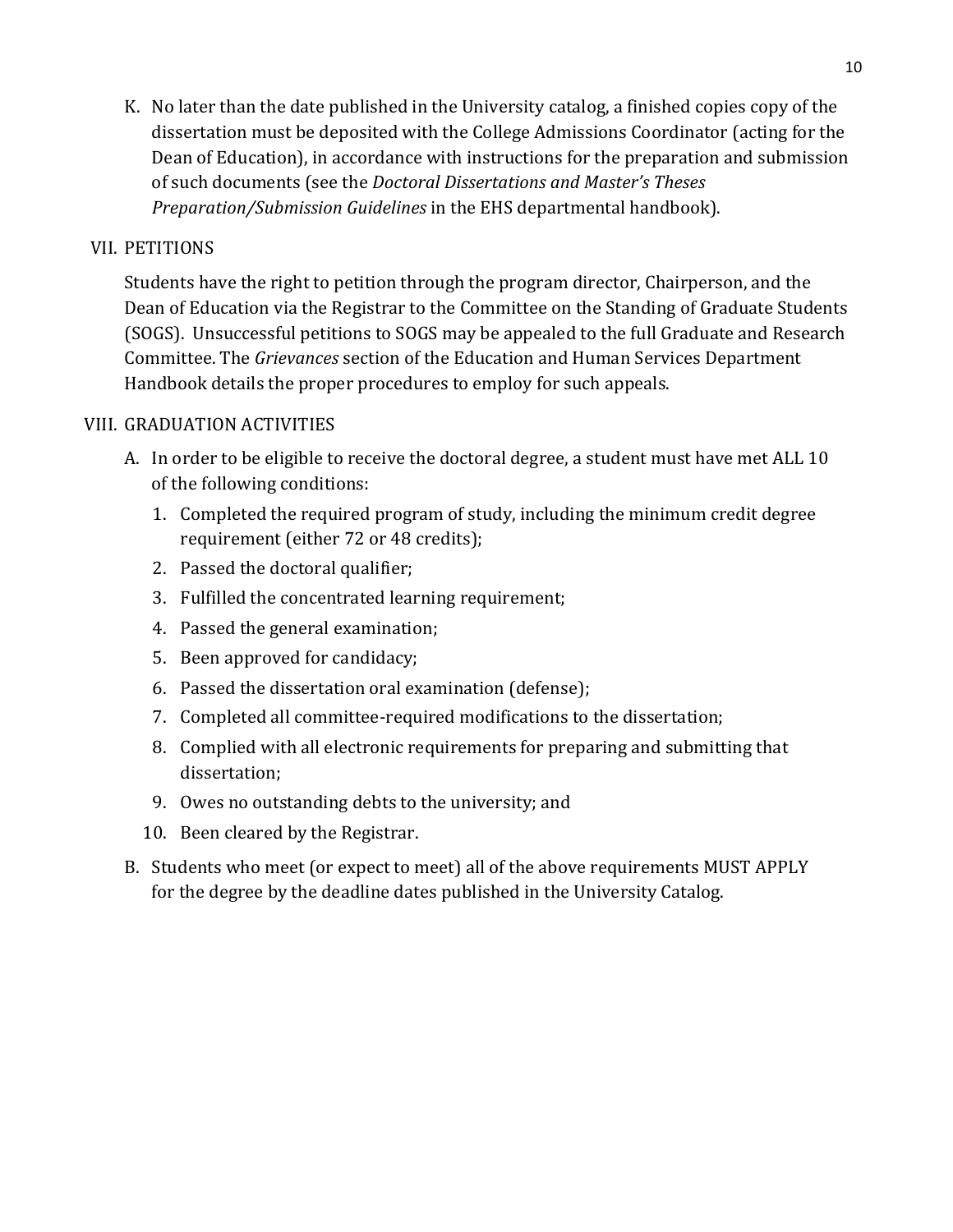## **Doctoral&Dissertations&& Master's&Theses&Preparation/Submission Guidelines**

The dissertation must conform to guidelines described in this Proquest document: www.etdadmin.com/UMI\_PreparingYourManuscriptGuide.pdf

For submission information, visit:

www.lehigh.edu/education/assets/pdf/consolidated\_guidelines.pdf

- 1. Illustrations, tables, graphs, etc., shall be consecutively numbered, so that they may be readily referred to in the text.
- 2. Your document must provide a *Table of Contents* that provides at least the chapter headings, with page numbers.
- 3. Your document must include an *Abstract* that summarizes the main findings and conclusions of your dissertation.
- 4. Each copy of the dissertation must include a "vita" or final appendix that provides a short biography of the Candidate. This shall including institutions attended, the degrees received (with dates), honors and awards, titles, publications, teaching and/or professional experience, and other pertinent information.
- 5. Samples of the *Title Page* and *Approval Page* are attached for your information. NOTE: The signed approval page is NOT submitted electronically to the Lehigh ETD (Proquest).
- 6. The material of the complete dissertation shall be arranged, numbered, and LISTED IN THE TABLE OF CONTENTS as follows:
	- a. Title Page (which is page **i** but is not numbered)
	- b. Copyright Page (page **ii**)
	- c. Unsigned Approval Page (which is page *iii*)
	- d. Acknowledgments (if any) (*continues with Roman numerals*)
	- e. Table!of!Contents!(*continues with,Roman,numerals),*
	- f. List!of!Tables!(if!any)!(*continues with,Roman,numerals)*
	- g. List!of!Figures!(if!any)!(*continues with,Roman,numerals)*
	- h. List of Illustrations, if any (*continues with Roman numerals*) **NOTE:** Roman numeral pagination ends here.
	- i. An Abstract of 350 words maximum *(numbered with Arabic numeral 1)* **NOTE:** Arabic numeral pagination starts with the Abstract at page 1 and is continued in consecutive order to the last page of the dissertation.
	- j. Main text of the dissertation, including footnotes, tables and figures
	- k. Bibliography or List of References
	- l. Any Appendices
	- m. Candidate's "vita" or brief biography (last page)
- 7. Doctoral dissertations are limited to 400 pages.

**NOTE:** Manuscripts exceeding this limit will be returned for abridgment.

- 8. ALL pages of the entire dissertation, including illustrations, tables, graphs, appendices, bibliography, shall be numbered. It is important that every page (except the title page, as noted above) be numbered using the appropriate Roman or Arabic numeral.
- 9. **Please consult with your adviser** on the APPROPRIATE PUBLICATION STYLE TO USE. **NOTE:** You MUST maintain consistency in using the SAME ONE style throughout your dissertation.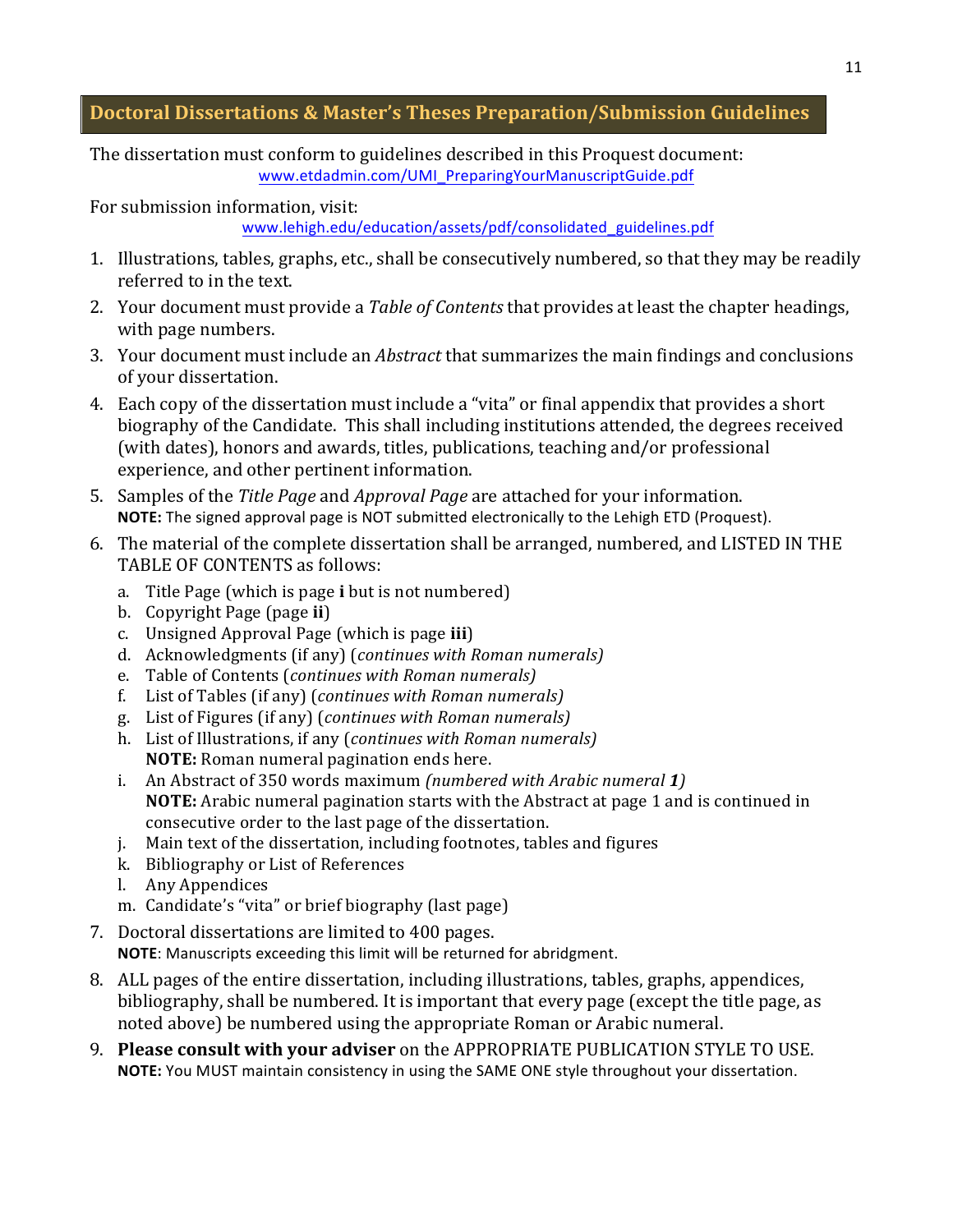(Title of Dissertation)

by

(Your Name)

Presented to the Graduate and Research Committee

of Lehigh University

in Candidacy for the Degree of

Doctor of Philosophy

(Doctor of Education)

in

(Name of Program)

Lehigh University

(Date)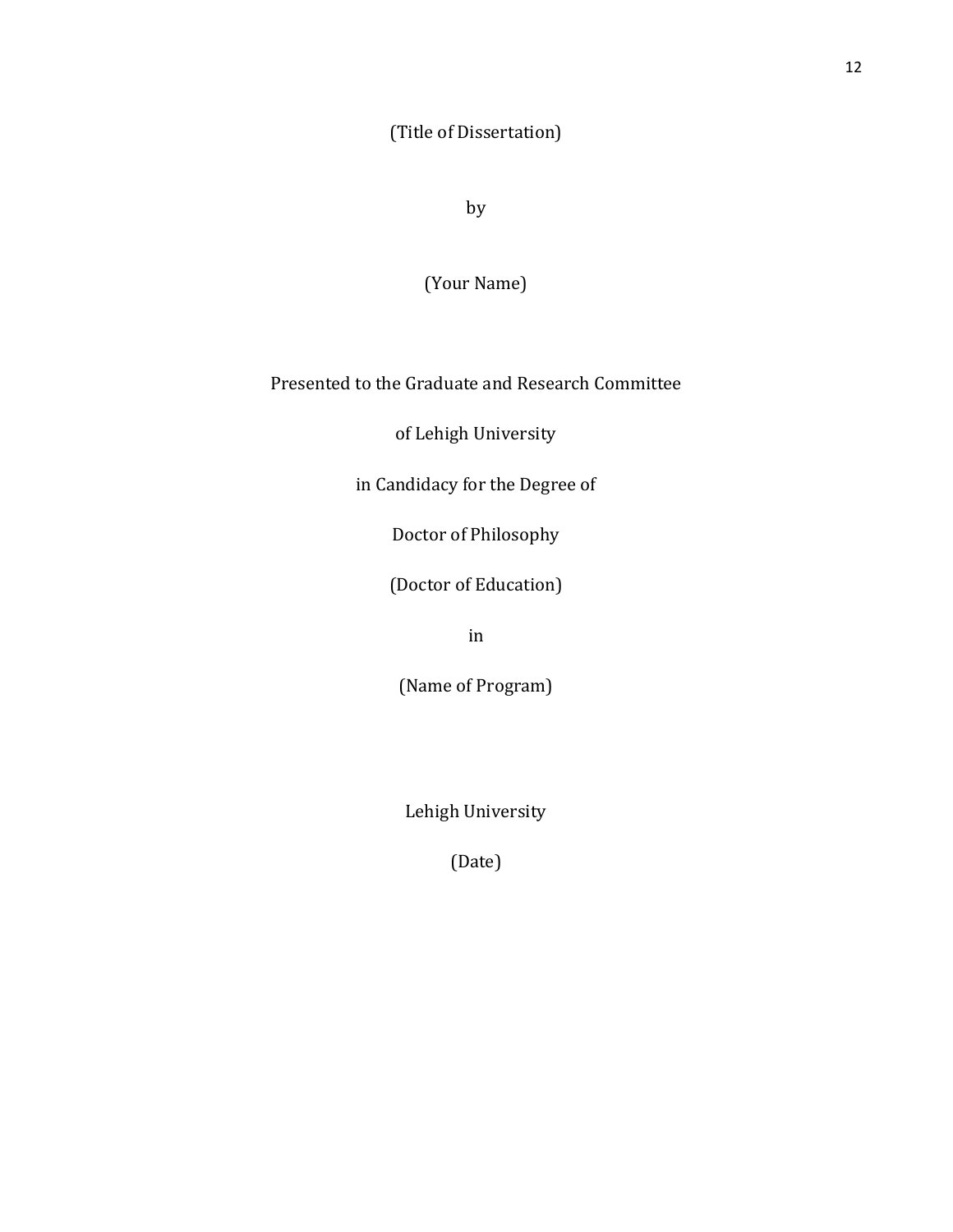Approved and recommended for acceptance as a dissertation in partial fulfillment of the requirements for the degree of Doctor of Philosophy/Education.

Date

Dissertation Director

Accepted Date

\_\_\_\_\_\_\_\_\_\_\_\_\_\_\_\_\_\_\_\_\_\_\_\_\_\_

\_\_\_\_\_\_\_\_\_\_\_\_\_\_\_\_\_\_\_\_\_\_\_\_\_\_

Committee Members:

Name of Committee Member

Name of Committee Member

Name of Committee Member

Name of Committee Member

13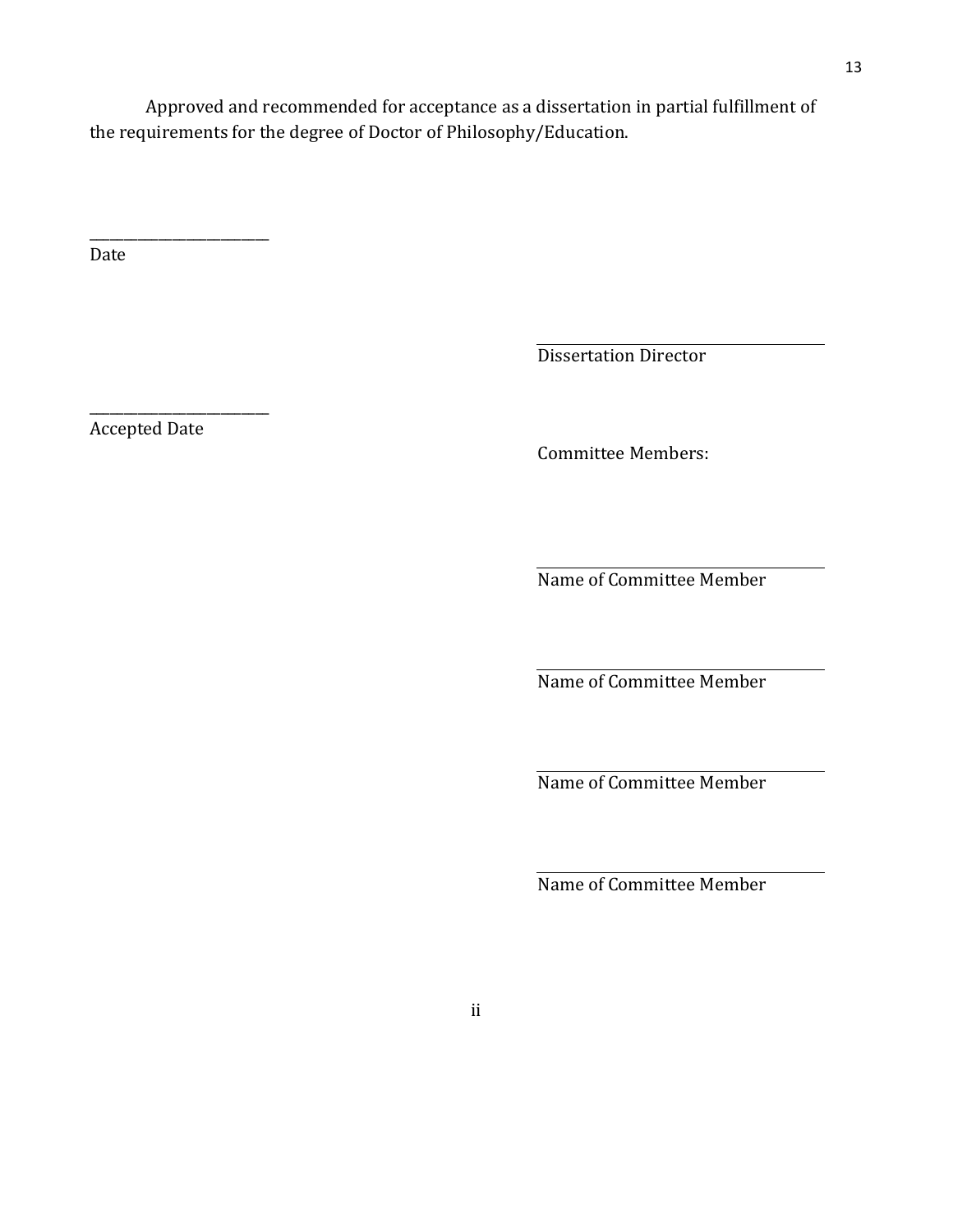# **Eligibility Criteria for Participation in University Doctoral Hooding Ceremony**

#### Approved by Provost and Graduate Research Committee in 2010.

#### **Purpose**

The doctoral hooding ceremony takes place on the weekend prior to the May commencement exercises and recognizes the Ph.D. and Ed.D. recipients with the traditional bestowing of the doctoral hood. This policy defines the criteria that determine which students are eligible to participate in the doctoral hooding ceremony.

# **Eligibility**

A student may participate in the doctoral hooding ceremony if he or she meets any ONE of these criteria. To preserve the integrity and dignity of the ceremony, there will be no exceptions.

- 1. The student has completed ALL requirements for the Ph.D. or Ed.D. and is cleared by the Registrar for graduation in the May commencement exercises.
- 2. The student received his or her Ph.D. or Ed.D. on one of the *preceding* fall or winter degree–granting dates.
- 3. The student has completed ALL requirements for the Ph.D. or Ed.D. *except* for a required internship that will be completed *before* August 31 in the same year as the hooding ceremony (that is, roughly three months after the hooding ceremony). In this case, the dissertation must be defended, signed, and submitted to University Microfilms by the close of business on the last day of classes in the spring semester prior to the hooding ceremony. Such students must petition the Standing of Graduate Students Committee (SOGS) for permission to participate, and SOGS will determine whether the student's circumstances meet the eligibility criteria. The petition must be submitted to the Registrar at least 10 days prior to the May Commencement.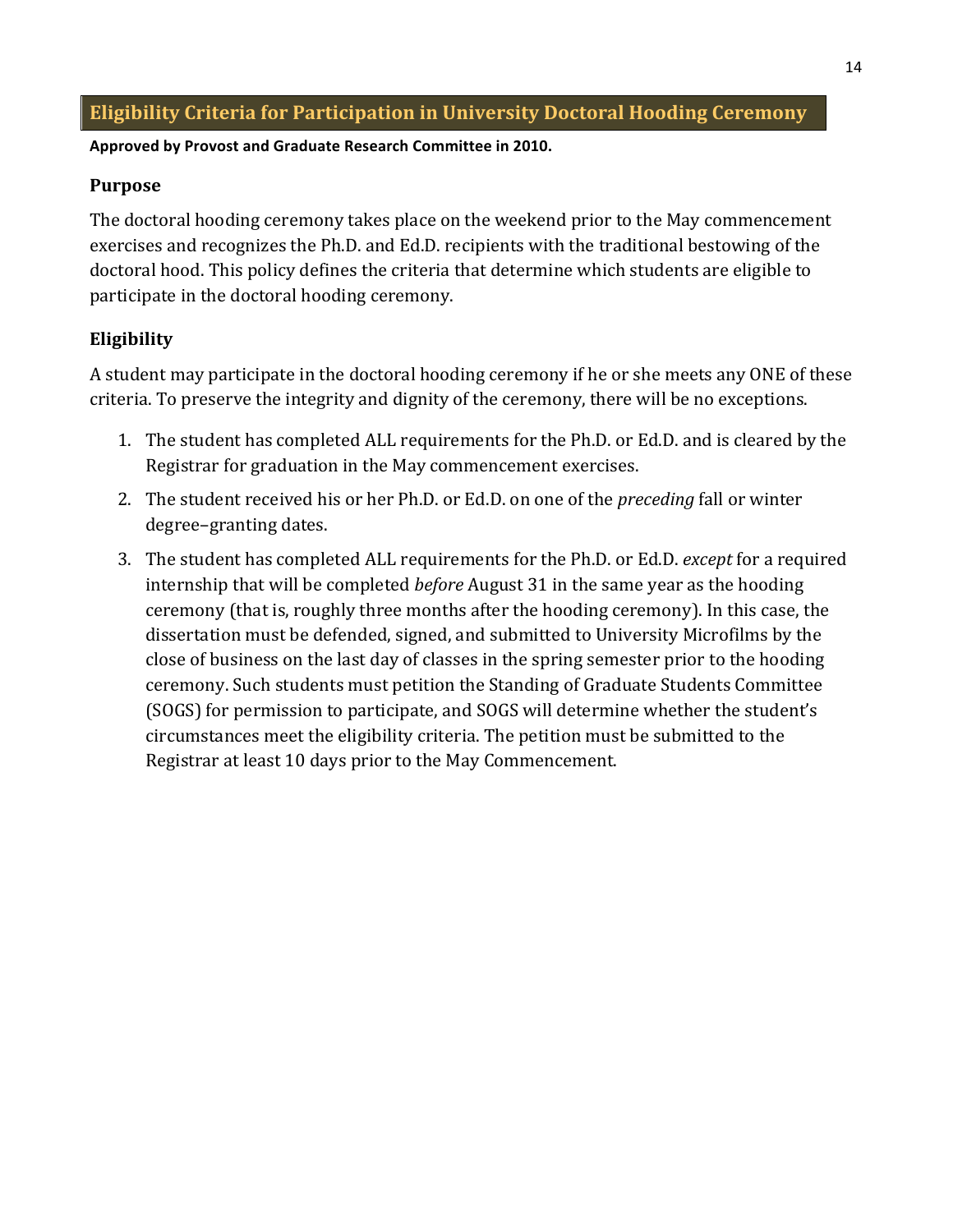## **University Dissertation Award Processes**

There are two university-related dissertation awards that are awarded annually, the Elizabeth V. Stout Dissertation Award and the Council of Graduate Schools/ University Microfilms International Distinguished Dissertation Award. This document discusses each award and presents all relevant information on which dissertations are eligible, how they are nominated and how recipients are selected. While it incorporates all university requirements and processes, it focuses specifically on how dissertations completed in academic programs in the College of Education may be nominated and selected for these awards.

#### **Elizabeth&V.&Stout&Dissertation&Award**

One Stout Dissertation Award may be awarded in each of the four colleges each year to recognize significant scholarly achievement in a dissertation project. Stout Dissertation Awards are university-level awards, selected by the colleges. Recipients receive an honorarium, a citation, and recognition at the doctoral hooding ceremony.

#### **Eligibility**

In order to be eligible, a dissertation must be completed *after* the last day of classes of the previous year and *before* the last day of classes of the current year. For example, for consideration for the 2013 Stout Award, a dissertation must have been completed after April 27, 2012 (last day of classes, spring 2012) and before April 27, 2013 (last day of classes, spring 2013). If all committee-required revisions have not been completed and approved *and* all necessary graduation paperwork submitted prior to the last day of spring classes, a dissertation is not eligible.

#### **Nomination&Process**

In January of each year, all COE program directors will be notified by email that nominations for the Stout Award for the college will be due no later than the last day of classes in the spring semester. This email will include this document as an attachment.

Each of the six academic programs in the COE may nominate *one* dissertation for the award. If, in any given year, a program does not have an eligible dissertation or feels no completed dissertation is worthy of consideration that year, that program may decline to submit a nomination and will inform the associate dean that they will not be submitting a nomination.

COE academic programs may develop their own procedures for selecting this single nominee but they must ensure that all eligible dissertations receive due consideration at the program level.

Prior to nomination, each program must confirm that the author of the dissertation to be nominated (the "nominee") is willing to have his/her dissertation nominated and agrees to prepare the required nomination packet (see next section).

In cases of interdisciplinary doctoral dissertations, the relevant  $COE$  academic program(s) should work with all academic programs involved to promote the nomination of a worthy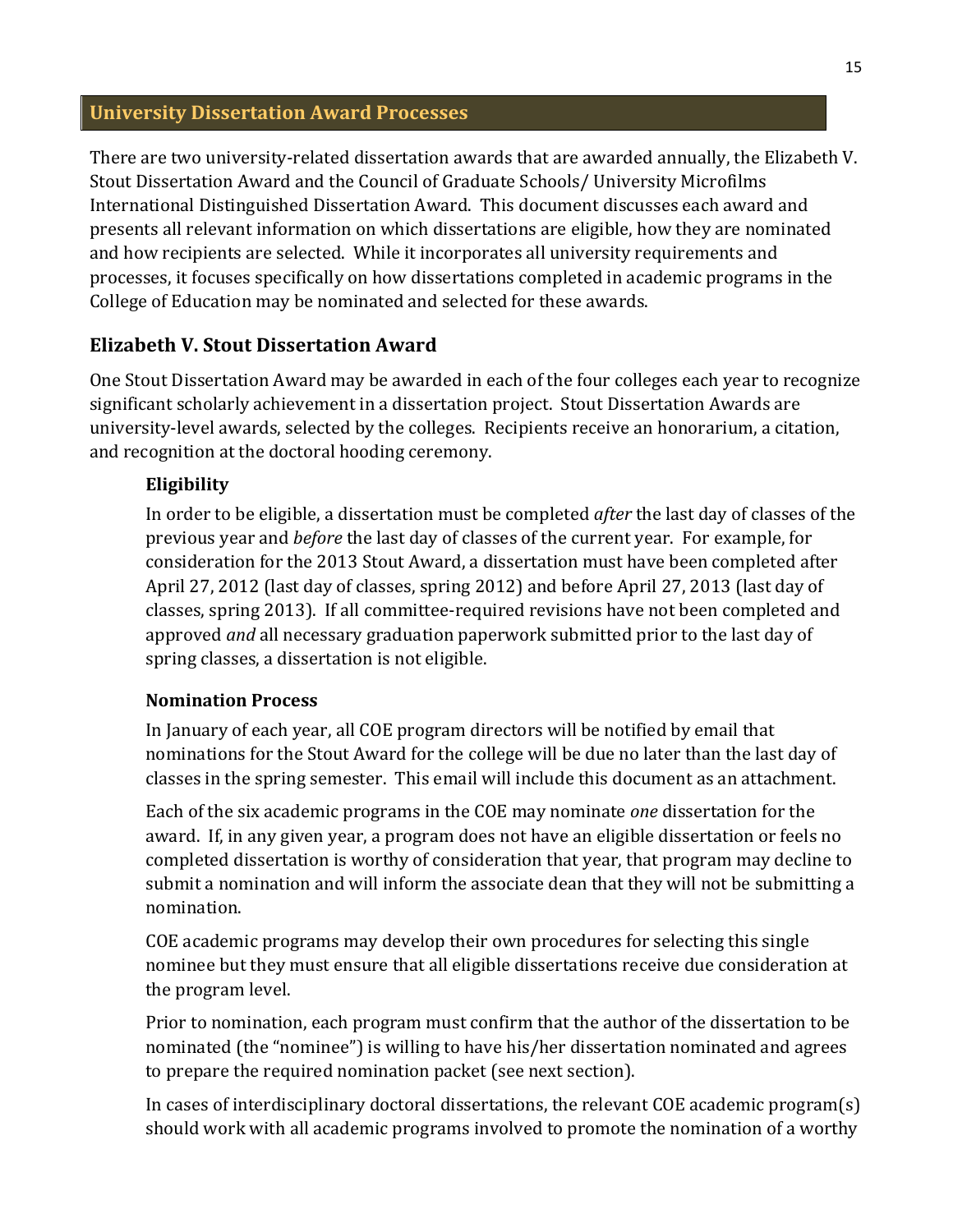dissertation, whether the involved academic programs are all in the COE or are located in different colleges. When more than one college is involved, the nomination must come from college in which the author of the dissertation is enrolled.

# **Nomination Packet**

The nominee prepares a narrative synopsis of the dissertation, not to exceed 10 pages, double–spaced using  $10$ – or  $12$ –point type with at least  $1$ " margins on all four sides.

Appendices that contain non–textual material (for example, charts, tables, maps, illustrations, and the like) may be attached after the synopsis. Each item must be numbered and include the name of the nominee.

The nomination packet must include three letters of reference that evaluate the scholarly significance and quality of the dissertation. One of these three letters must be from the nominee's dissertation supervisor, one letter must be from another member of the nominee's dissertation committee, and the final letter may be from any other person the nominee's chooses.

Lastly, a copy of the nominee's vita must be provided at the same time as the nomination packet.

## **Submission Process**

At or before 5:00 pm on the last day of classes in the spring, the program director forwards the nomination packet to the COE associate dean with a cover letter, addressed to the selection committee, in which the program director endorses the nomination on behalf of the COE academic program. The full nomination packet, which now includes this cover letter, should be submitted electronically as a PDF.

As noted above, if a COE academic program does not choose to submit a nomination, its program director should notify the associate dean of this fact no later than 5:00 pm on the last day of spring classes.

Only complete nomination packets submitted by the deadline will be considered.

## **Selection&Process**

All nominations are considered by an award selection committee consisting of four members. Three of these members are voting members chosen in rotation to assure equal representation across academic programs over a six-year cycle (see Appendix A). The fourth member is the COE associate dean who serves as chair, coordinating committee logistics and facilitating its deliberations, but who is not a voting member.

The committee chair distributes the PDF nomination packets to the committee electronically and provides a copy of the evaluation instrument (see Appendix B). Each committee members is asked to use the evaluation instrument to rank the nominations before the selection committee meets.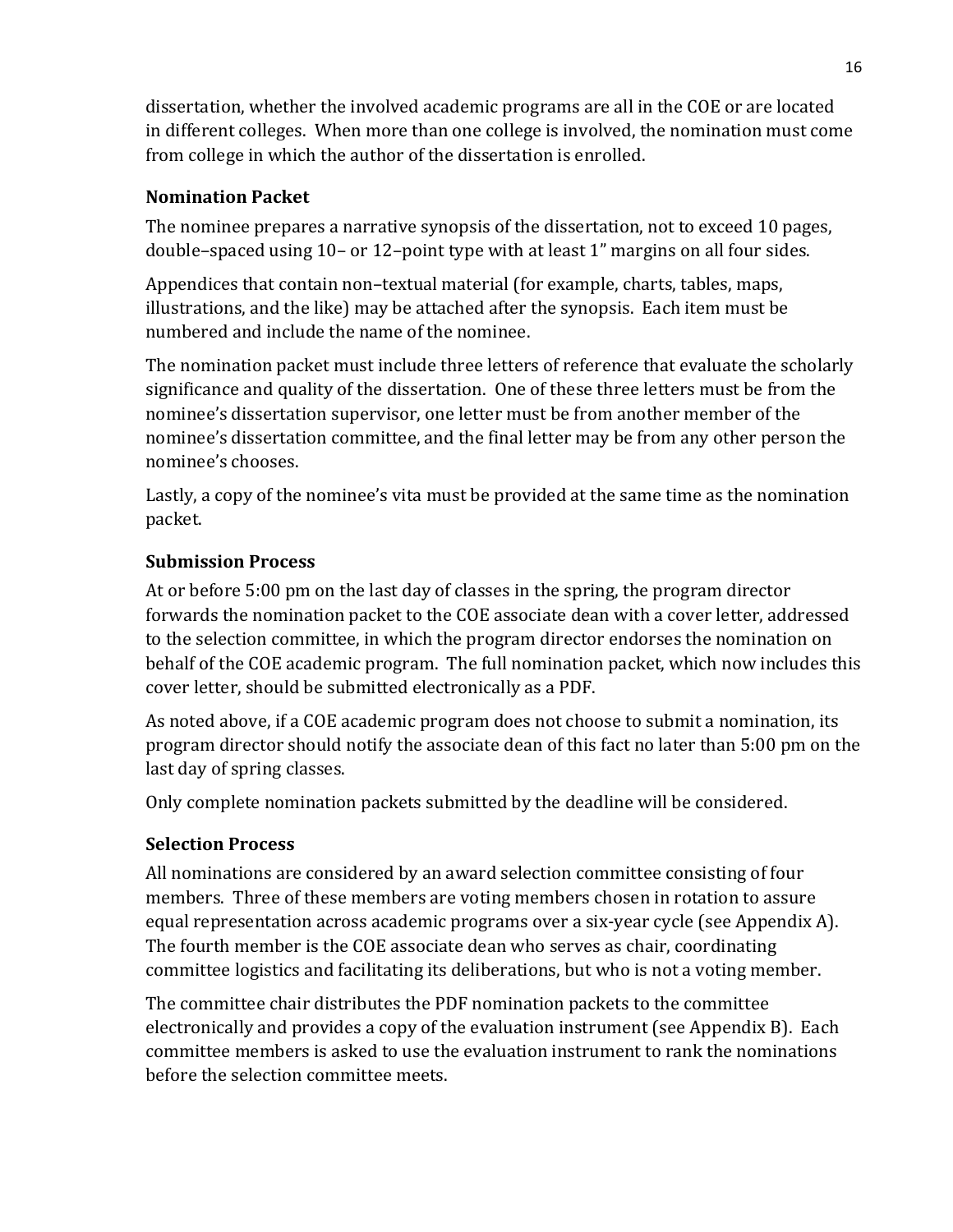The chair schedules a meeting to discuss these ranking and to come to consensus on a *single* college nomination for the Stout Dissertation Award to submit to the COE dean at least two weeks prior to the May commencement date. The COE dean endorses the committee's selection and forwards to the Provost's Office the name of the person selected to receive the Stout Dissertation Award for the COE. The dean then sends congratulatory emails to the recipient, as well as nominees who were not selected, and the dean publicly announces which individual will receive the award.

The Provost's Office administers the Stout Awards, as selected by the four colleges.

# **Council of Graduate Schools/UMI Distinguished Dissertation Awards**

Each year the university nominates outstanding dissertations for consideration for the Council of Graduate Schools/University Microfilms International Distinguished Dissertation Awards (CGS/UMI awards) in an appropriate discipline, based on the CGS schedule for recognition in specific discipline areas. CGS follows a two–year cycle in four discipline areas, recognizing two discipline areas per year.

In odd–numbered years, one award is presented in *Humanities and Fine Arts (including history*) *and literature)*, and one award is presented in the *Biological and Life Sciences*. In even– numbered years, one award is presented in the *Social Sciences (including Education)*, and one award is presented in *Mathematics, Physical Sciences, and Engineering.* 

# **Eligibility**

In order to be eligible for the CGS/UMI award, a dissertation must be associated with a doctoral degree granted in the 20–month period preceding the last day of classes in the spring semester. For example, for consideration for the 2014 CGS Award, the doctoral degree would have to have been awarded *after* May 2012 or be scheduled *to be awarded* at commencement in May 2014. This includes dissertations successfully defended with degrees conferred in fall 2012, spring 2013, fall 2013 and spring 2014. If all aspects of a doctoral degree have not been completed prior to the last day of spring classes and all necessary graduation paperwork submitted, a dissertation is not eligible.

## **Nomination&Process**

In January of even-numbered years, the email call for program nominations for the Stout Award will also note that nominations for the CGS/UMI award are due in the same timeframe (no later than the last day of classes in the spring semester). As noted earlier, that email will include this document as an attachment.

Each of the six academic programs in the COE may choose to nominate the same person the program nominates for the Stout Award, or that program may choose to nominate a second *single* dissertation for the CGS/UMI award. The major reasons for a program's choosing to nominate a dissertation other than the one they choose to nominate for the Stout Award would likely be that the CGS/UMI award's broader eligibility allows a program to nominate a dissertation that either (1) would be ineligible for the present year's Stout Award or (2) was stronger than the program's nominee for that Stout Award.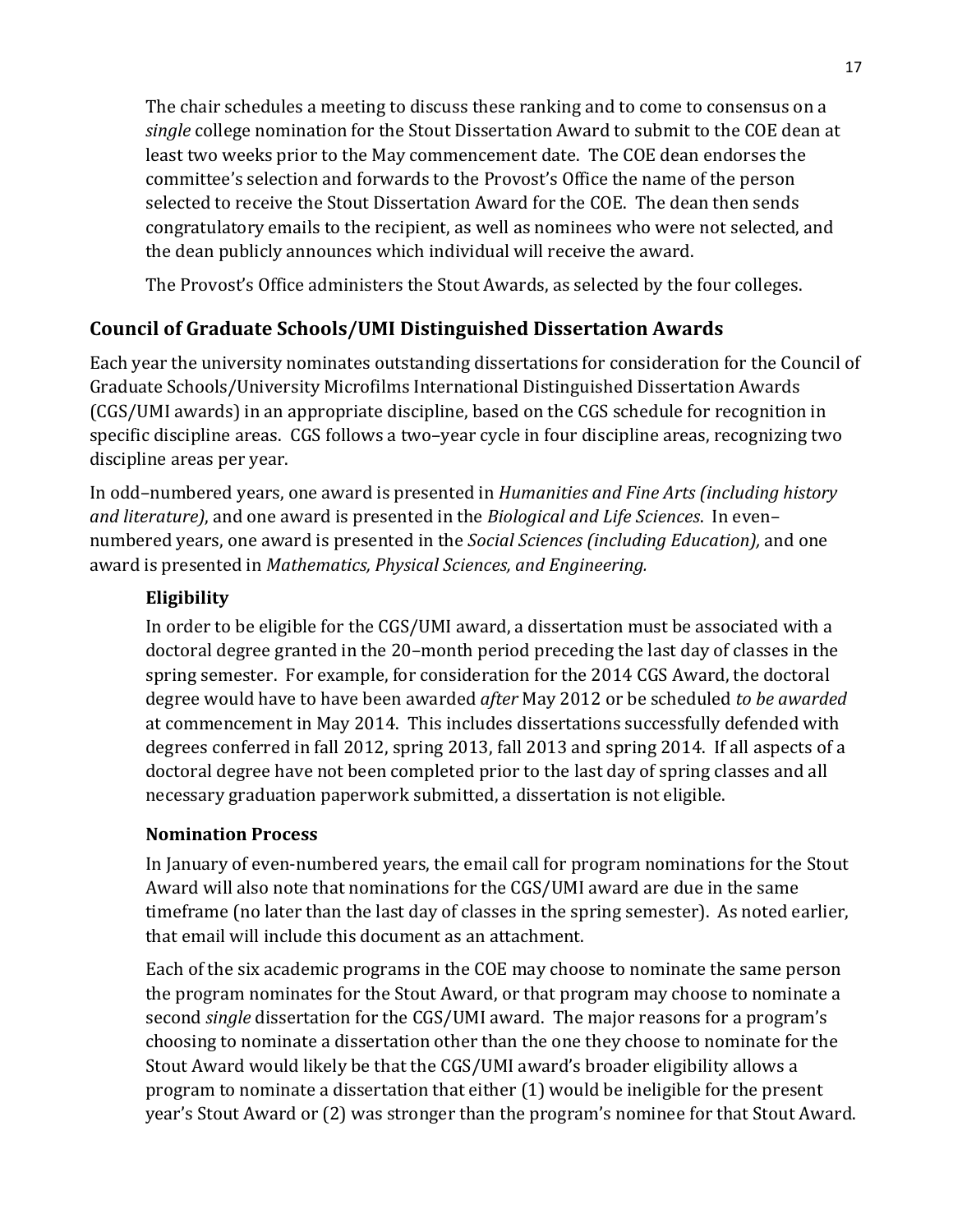If, in any given year, a program does not have an eligible dissertation or feels no completed dissertation is worthy of being considered for selection as the university's one CGS/UMI award nominee that year, a program may decline to submit a CGS/UMI award nomination and will inform the associate dean that they will not be submitting a nomination.

COE academic programs may develop their own procedures for selecting their single CGS/UMI award nominee but they must ensure that all eligible dissertations receive due consideration at the program level.

As noted earlier, prior to nomination, each program must confirm that the nominee is willing to have his/her dissertation nominated and agrees to prepare the required nomination packet (see next section).

In cases of interdisciplinary doctoral dissertations, the relevant COE academic program(s) should work with all academic programs involved to promote the nomination of a worthy dissertation, whether the involved academic programs are all in the COE or are located in different colleges. When more than one college is involved, the nomination must come from college in which the nominee is enrolled.

## **Nomination Packet**

The nomination packet is identical to the packet described under the Stout Dissertation Award. That is,

- The nominee prepares a narrative synopsis of the dissertation, not to exceed  $10$ pages, double–spaced using 10– or 12–point type with at least 1" margins on all four sides.
- Appendices that contain non-textual material (for example, charts, tables, maps, illustrations, and the like) may be attached after the synopsis. Each item must be numbered and include the name of the nominee.
- The nomination packet must include three letters of reference that evaluate the scholarly significance and quality of the dissertation. One of these three letters must be from the nominee's dissertation supervisor, one letter must be from another member of the nominee's dissertation committee, and the final letter may be from any other person the nominee's chooses.
- A copy of the nominee's vita must be provided at the same time as the nomination packet.

#### **Submission&Process**

At or before 5:00 pm on the last day of classes in the spring, the program director forwards the nomination packet to the COE associate dean with a cover letter, addressed to the selection committee, in which the program director endorses the nomination on behalf of the COE academic program. The full nomination packet, which now includes this cover letter, should be submitted electronically as a PDF.

If a COE academic program is submitting *separate* nominations for the CGS/UMI Distinguished Dissertation Award and the Stout Dissertation Award, those packets must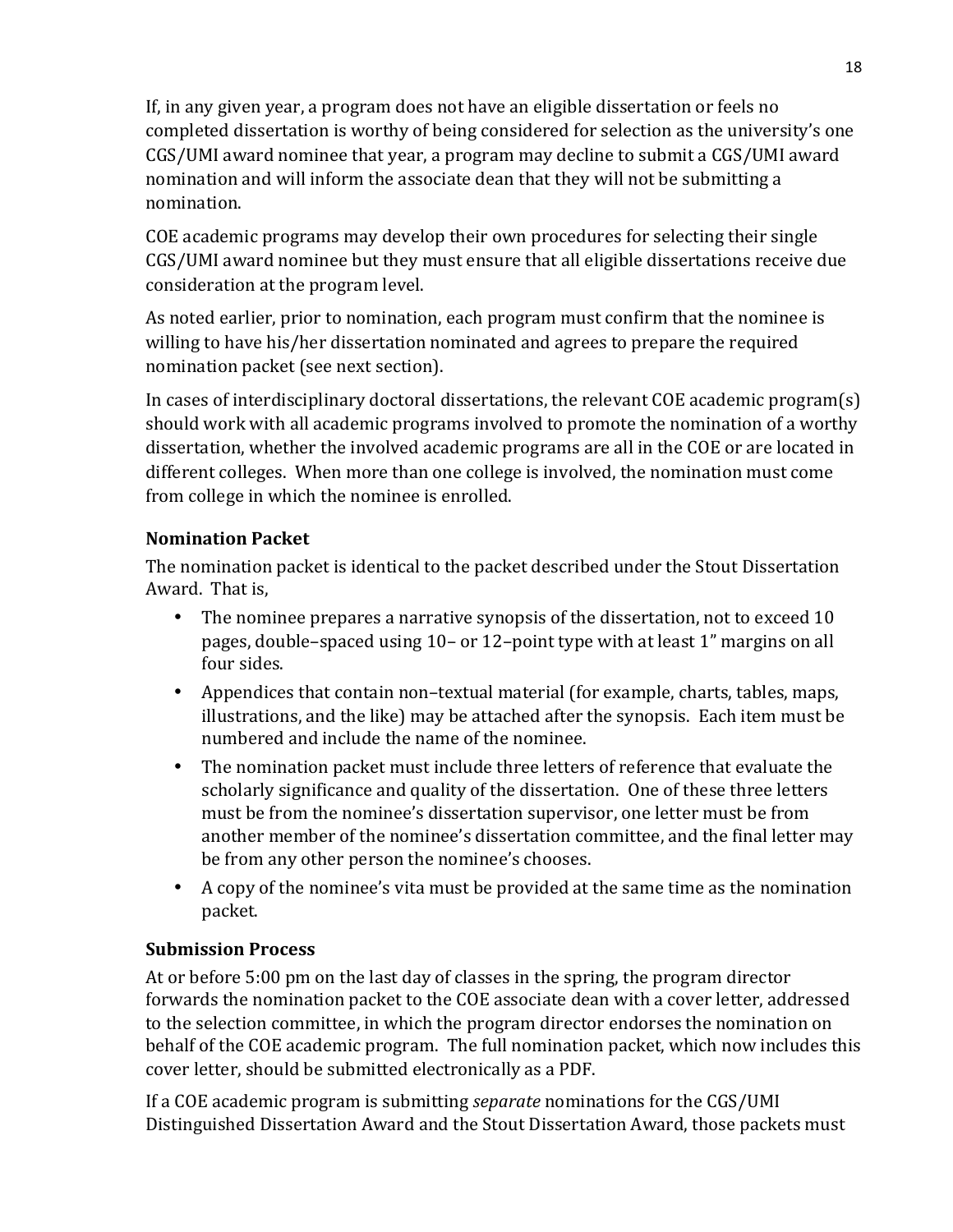be self-contained PDFs, including separate cover letters. They must not be a single combined PDF file with a single cover letter.

As noted above, if a COE academic program does not choose to submit a nomination for the CGS/UMI award, its program director should notify the associate dean of this fact no later than 5:00 pm on the last day of spring classes.

Only complete nomination packets submitted by the deadline will be considered.

## **Selection Process**

In even-numbered years, the same four-person selection committee (described above under the Stout Dissertation Award) selects the college's single nominee for the CGS Dissertation Award.

If academic programs submitted *additional* nomination packets for the CGS/UMI Distinguished Dissertation Award, the chair will have distributed those packets with the Stout Award nomination packets and the committee will have followed the same deliberation process (see above) to arrive at a single college nomination for consideration for selection as the university's CGS/UMI award nominee and the committee chair will notify the dean of the nominee's name.

If no additional CGS/UMI award nomination packets were submitted, the recipient of the Stout Dissertation Award automatically becomes the college's nominee for the CGS/UMI Distinguished Dissertation Award and the chair so notifies the dean.

In either case, the dean's office sends the CGS/UMI award nomination packet for that individual to the Provost's Office at the same time as providing the name of the individual selected to receive the Stout Award for the college.

At the university level, if there is more than one dissertation nominated in a currently active CGS/UMI award discipline area, a committee designated by the Provost will select the single university nominee and the Provost's Office will forward each discipline-area nomination to CGS for inclusion in their recipient selection process.